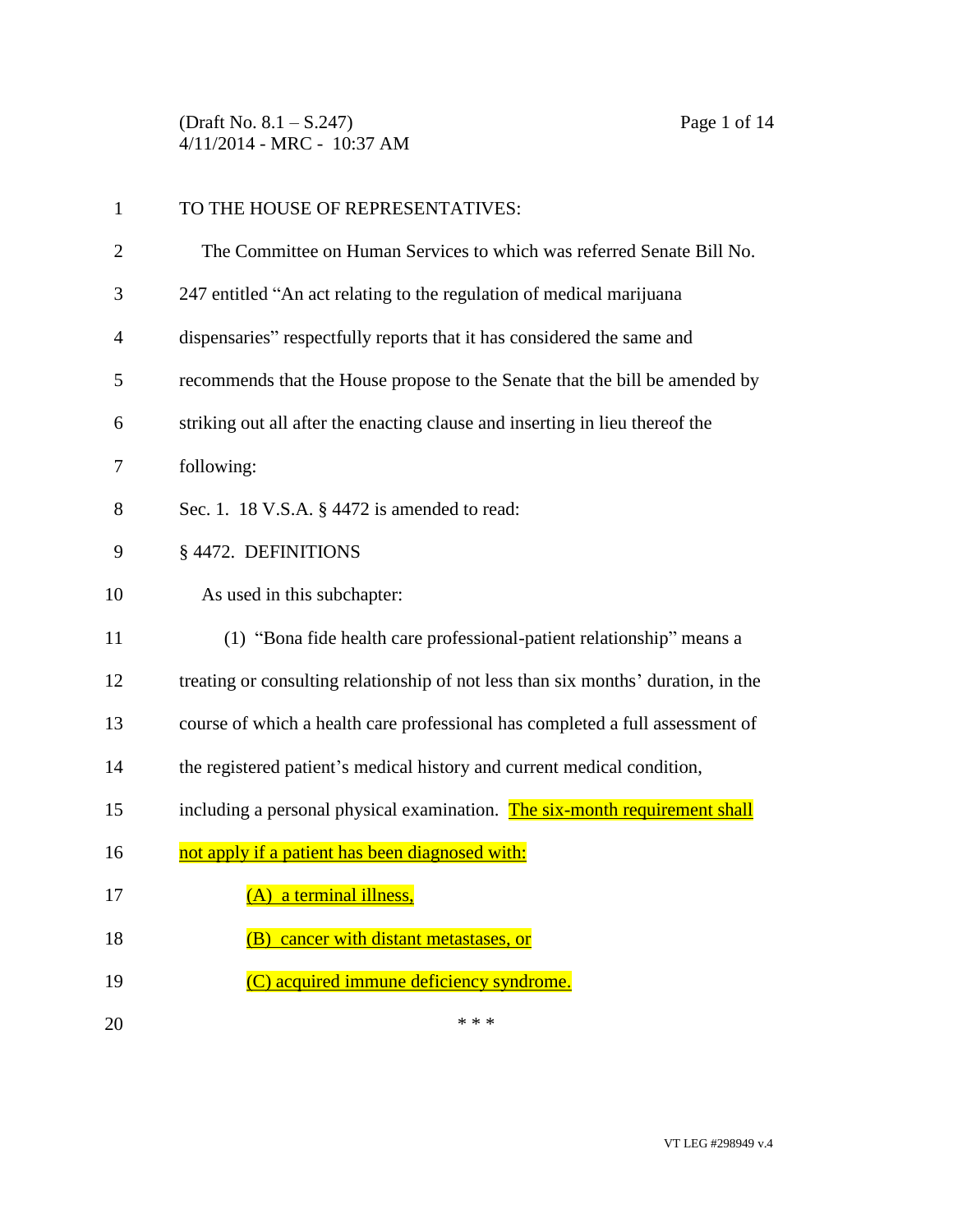(Draft No. 8.1 – S.247) Page 2 of 14 4/11/2014 - MRC - 10:37 AM

| $\mathbf{1}$   | (4) "Debilitating medical condition," provided that, in the context of the        |
|----------------|-----------------------------------------------------------------------------------|
| $\overline{2}$ | specific disease or condition described in subdivision $(A)$ or $(B)$ of this     |
| 3              | subdivision (4), reasonable medical efforts have been made over a reasonable      |
| $\overline{4}$ | amount of time without success to relieve the symptoms, means:                    |
| 5              | (A) cancer, multiple sclerosis, positive status for human                         |
| 6              | immunodeficiency virus, acquired immune deficiency syndrome, or the               |
| 7              | treatment of these conditions, if the disease or the treatment results in severe, |
| 8              | persistent, and intractable symptoms; or                                          |
| 9              | (B) a disease, medical condition, or its treatment that is chronic,               |
| 10             | debilitating, and produces severe, persistent, and one or more of the following   |
| 11             | intractable symptoms: cachexia or wasting syndrome; severe pain; severe           |
| 12             | nausea; or seizures.                                                              |
| 13             | (5) "Dispensary" means a nonprofit entity registered under section                |
| 14             | 4474e of this title which acquires, possesses, cultivates, manufactures,          |
| 15             | transfers, transports, supplies, sells, or dispenses marijuana, marijuana-infused |
| 16             | products, and marijuana-related supplies and educational materials for or to a    |
| 17             | registered patient who has designated it as his or her center and to his or her   |
| 18             | registered caregiver for the registered patient's use for symptom relief. A       |
| 19             | dispensary may provide marijuana for symptom relief to registered patients at     |
| 20             | only one facility or location but may have a second location associated with the  |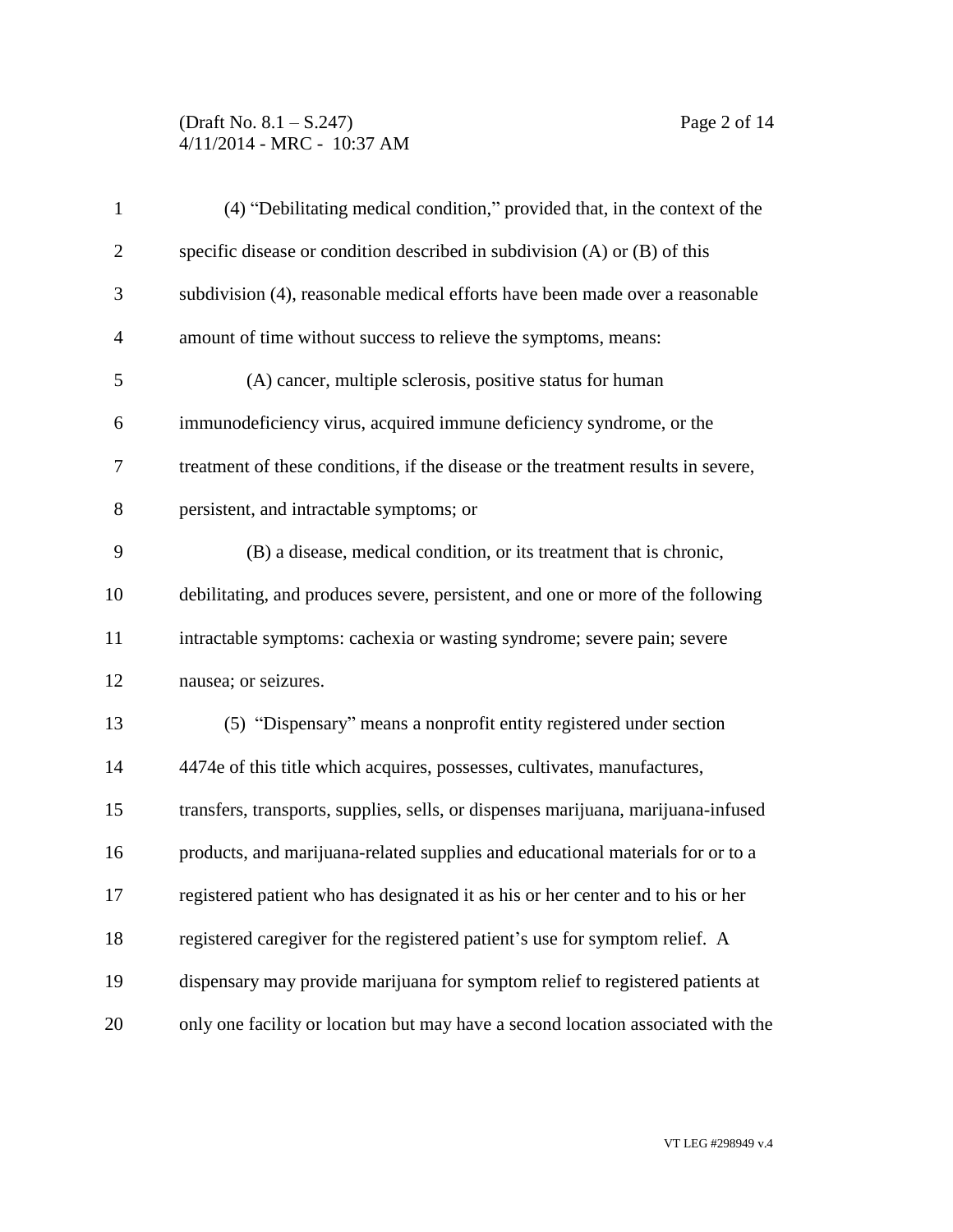(Draft No. 8.1 – S.247) Page 3 of 14 4/11/2014 - MRC - 10:37 AM

| $\mathbf{1}$ | dispensary where the marijuana is cultivated or processed. Both locations are   |
|--------------|---------------------------------------------------------------------------------|
| 2            | considered to be part of the same dispensary.                                   |
| 3            | $(6)(A)$ "Health care professional" means an individual licensed to             |
| 4            | practice medicine under 26 V.S.A. chapter 23 or 33, an individual licensed as a |
| 5            | naturopathic physician under 26 V.S.A. chapter 81 who has a special license     |
| 6            | endorsement authorizing the individual to prescribe, dispense, and administer   |
| 7            | prescription medicines, an individual certified as a physician assistant under  |
| 8            | 26 V.S.A. chapter 31, or an individual licensed as an advanced practice         |
| 9            | registered nurse under 26 V.S.A. chapter 28. For purposes of diagnosin          |
| 10           | traumatic stress disorder, health care professional only shall mean an          |
| 11           | individual licensed to practice medicine under 26 V.S.A. chapter 23 who         |
| 12           | specializes in the practice of psychiatry. This                                 |
| 13           | Except for naturopaths, this definition includes individuals who<br>(B)         |
| 14           | are professionally licensed under substantially equivalent provisions in New    |
| 15           | Hampshire, Massachusetts, or New York.                                          |
| 16           | * * *                                                                           |
| 17           | (14) "Transport" means the movement of marijuana and                            |
| 18           | marijuana-infused products from registered growing locations to their           |
| 19           | associated dispensaries, between dispensaries, to registered patients and       |
| 20           | registered caregivers in accordance with delivery protocols, or as otherwise    |
| 21           | allowed under this subchapter.                                                  |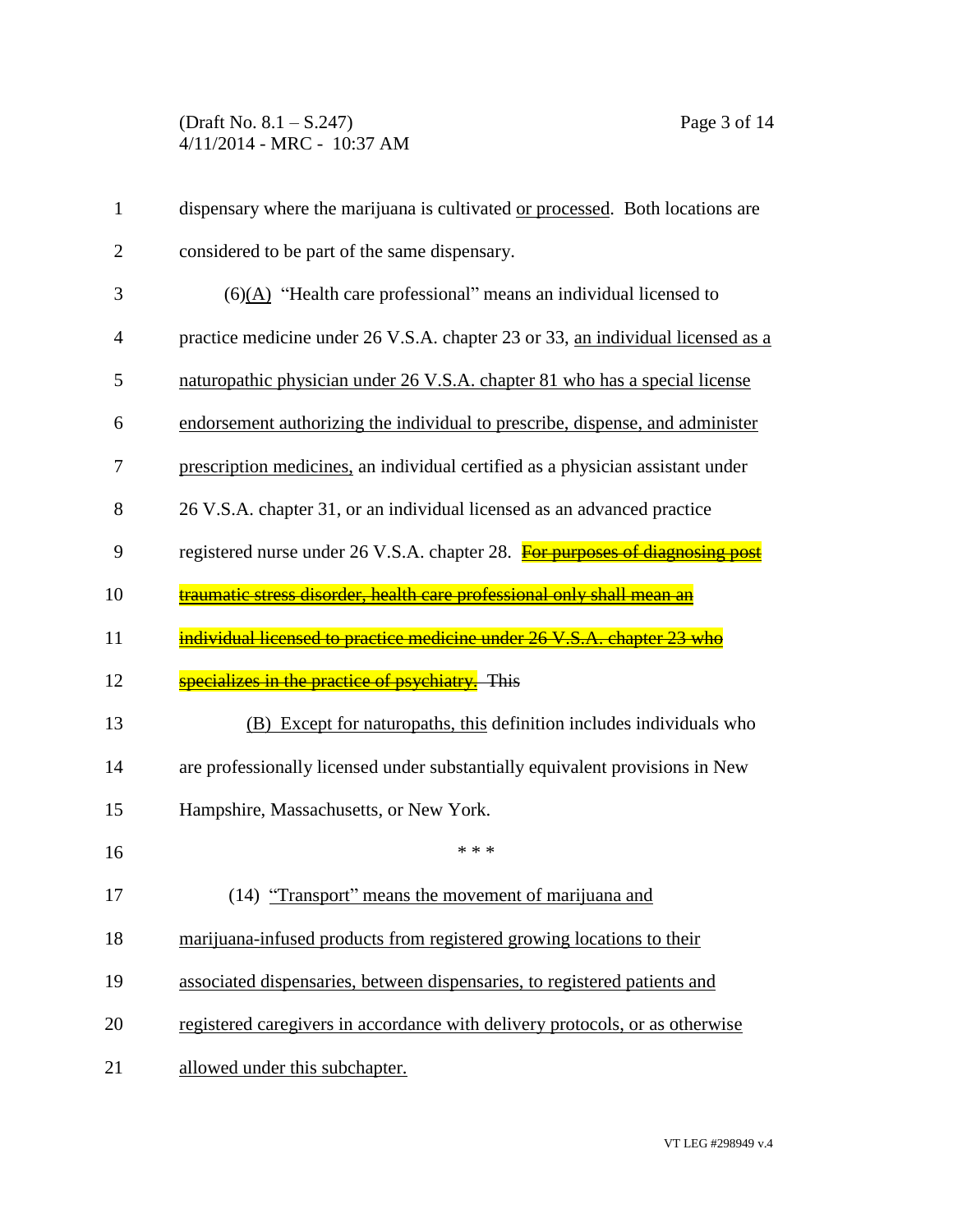## (Draft No. 8.1 – S.247) Page 4 of 14 4/11/2014 - MRC - 10:37 AM

| $\mathbf{1}$   | (15) "Usable marijuana" means the dried leaves and flowers of                           |
|----------------|-----------------------------------------------------------------------------------------|
| $\overline{2}$ | marijuana, and any mixture or preparation thereof, and does not include the             |
| 3              | seeds, stalks, and roots of the plant.                                                  |
| $\overline{4}$ | $\frac{(15)(16)}{(15)(16)}$ "Use for symptom relief" means the acquisition, possession, |
| 5              | cultivation, use, transfer, or transportation of marijuana, or paraphernalia            |
| 6              | relating to the administration of marijuana to alleviate the symptoms or effects        |
| 7              | of a registered patient's debilitating medical condition which is in compliance         |
| 8              | with all the limitations and restrictions of this subchapter. For the purposes of       |
| 9              | this definition, "transfer" is limited to the transfer of marijuana and                 |
| 10             | paraphernalia between a registered caregiver and a registered patient.                  |
| 11             | Sec. 2. 18 V.S.A. § 4474 is amended to read:                                            |
| 12             | § 4474. REGISTERED CAREGIVERS; QUALIFICATION STANDARDS                                  |
| 13             | <b>AND PROCEDURES</b>                                                                   |
| 14             | (a) A person may submit a signed application to the department of public                |
| 15             | safety Department of Public Safety to become a registered patient's registered          |
| 16             | caregiver. The department Department shall approve or deny the application              |
| 17             | in writing within 30 days. In accordance with rules adopted pursuant to                 |
| 18             | section 4474d of this title, the Department shall consider an individual's              |
| 19             | criminal history record when making a determination as to whether to approve            |
| 20             | the application. An applicant shall not be denied solely on the basis of a              |
| 21             | criminal conviction that is not listed in subsection $4474g(e)$ of this title or        |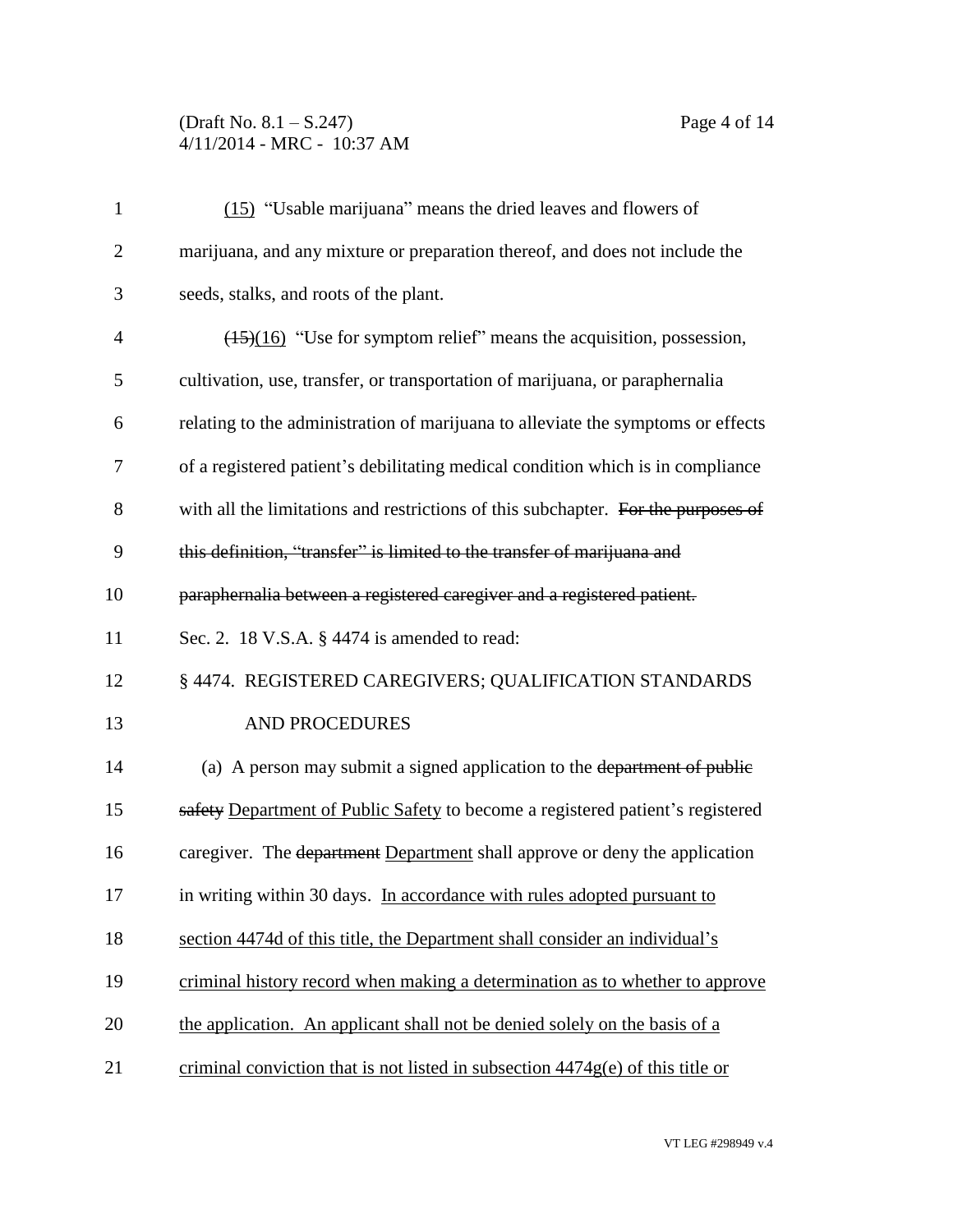(Draft No. 8.1 – S.247) Page 5 of 14 4/11/2014 - MRC - 10:37 AM

| $\mathbf{1}$   | 13 V.S.A. chapter 28. The department Department shall approve a registered        |
|----------------|-----------------------------------------------------------------------------------|
| $\overline{2}$ | caregiver's application and issue the person an authorization card, including     |
| 3              | the caregiver's name, photograph, and a unique identifier, after verifying.       |
| $\overline{4}$ | $(1)$ the person will serve as the registered caregiver for one registered        |
| 5              | patient only; and                                                                 |
| 6              | (2) the person has never been convicted of a drug-related crime.                  |
| 7              | (b) Prior to acting on an application, the department Department shall            |
| 8              | obtain from the Vermont criminal information center Crime Information             |
| 9              | Center a Vermont criminal record, an out-of-state criminal record, and a          |
| 10             | criminal record from the Federal Bureau of Investigation for the applicant. For   |
| 11             | purposes of this subdivision, "criminal record" means a record of whether the     |
| 12             | person has ever been convicted of a drug-related crime. Each applicant shall      |
| 13             | consent to release of criminal records to the department Department on forms      |
| 14             | substantially similar to the release forms developed by the eenter Center         |
| 15             | pursuant to 20 V.S.A. § 2056c. The department Department shall comply with        |
| 16             | all laws regulating the release of criminal history records and the protection of |
| 17             | individual privacy. The Vermont criminal information center Crime                 |
| 18             | Information Center shall send to the requester any record received pursuant to    |
| 19             | this section or inform the department of public safety Department that no         |
| 20             | record exists. If the department Department disapproves an application, the       |
| 21             | department Department shall promptly provide a copy of any record of              |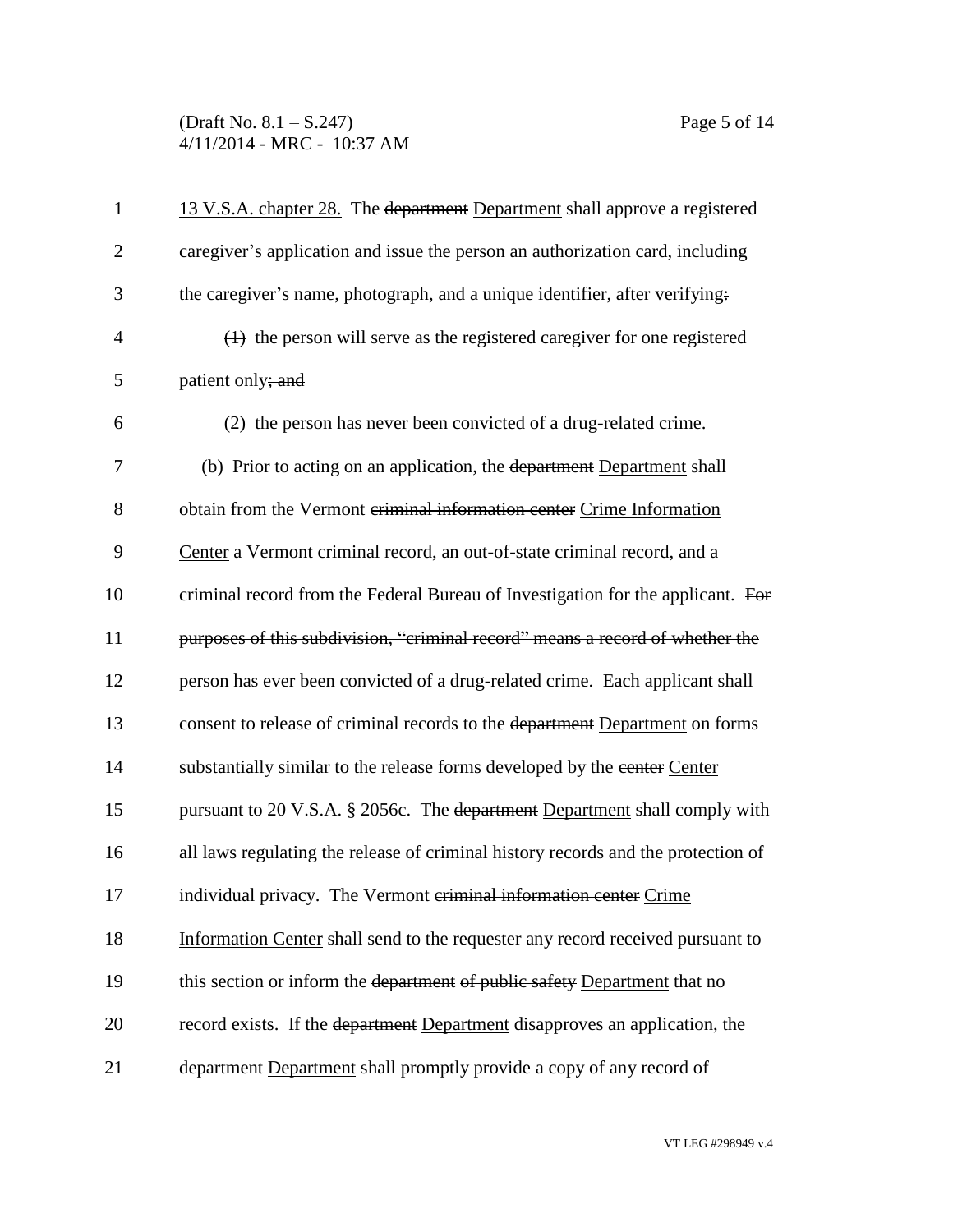(Draft No. 8.1 – S.247) Page 6 of 14 4/11/2014 - MRC - 10:37 AM

| $\mathbf{1}$   | convictions and pending criminal charges to the applicant and shall inform the      |
|----------------|-------------------------------------------------------------------------------------|
| $\overline{2}$ | applicant of the right to appeal the accuracy and completeness of the record        |
| 3              | pursuant to rules adopted by the Vermont criminal information center Crime          |
| $\overline{4}$ | Information Center. No person shall confirm the existence or nonexistence of        |
| 5              | criminal record information to any person who would not be eligible to receive      |
| 6              | the information pursuant to this subchapter.                                        |
| 7              | $(c)(1)$ A Except as provided in subdivision (2) of this subsection, a              |
| 8              | registered caregiver may serve only one registered patient at a time, and a         |
| 9              | registered patient may have only one registered caregiver at a time.                |
| 10             | (2) A registered patient who is under 18 years of age may have two                  |
| 11             | registered caregivers.                                                              |
| 12             | Sec. 3. 18 V.S.A. § 4473(b) is amended to read:                                     |
| 13             | (b) The department of public safety Department of Public Safety shall               |
| 14             | review applications to become a registered patient using the following              |
| 15             | procedures:                                                                         |
| 16             | (1) A patient with a debilitating medical condition shall submit, under             |
| 17             | <b>eath</b> , a signed application for registration to the department Department. A |
| 18             | patient's initial application shall be signed under oath and notarized, but         |
| 19             | subsequent renewals shall not be required to be notarized. If the patient is        |
| 20             | under the age of 18 years of age, the application must be signed by both the        |
| 21             | patient and a parent or guardian. The application shall require identification      |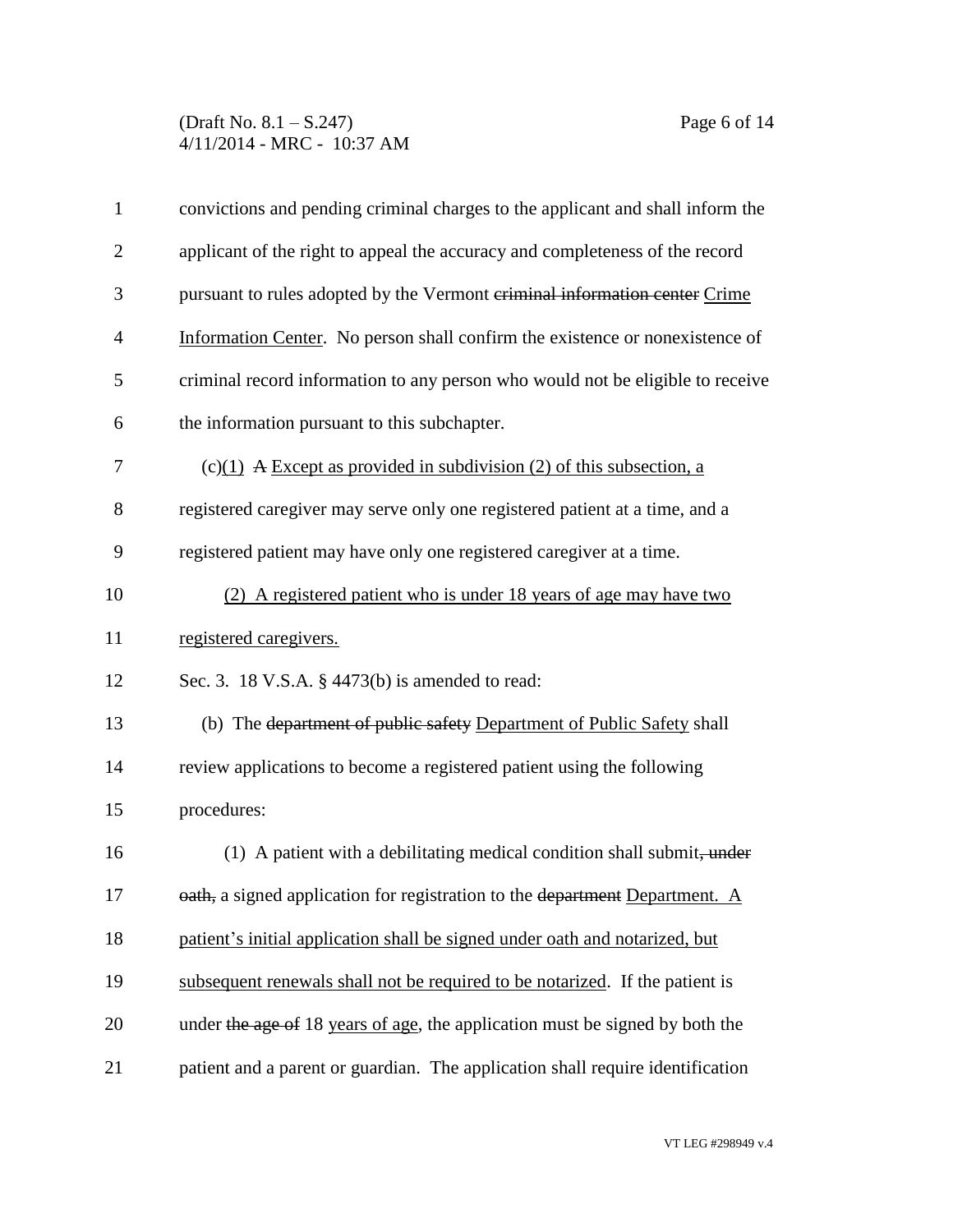## (Draft No. 8.1 – S.247) Page 7 of 14 4/11/2014 - MRC - 10:37 AM

| $\mathbf{1}$   | and contact information for the patient and the patient's registered caregiver    |
|----------------|-----------------------------------------------------------------------------------|
| $\overline{2}$ | applying for authorization under section 4474 of this title, if any, and the      |
| 3              | patient's designated dispensary under section 4474e of this title, if any. The    |
| $\overline{4}$ | applicant shall attach to the application a medical verification form developed   |
| 5              | by the department Department pursuant to subdivision (2) of this subsection.      |
| 6              | * * *                                                                             |
| 7              | Sec. 4. 18 V.S.A. $\frac{1}{9}$ 4474d(e)–(g) are added to read:                   |
| 8              | (e) The Department shall adopt rules for the issuance of a caregiver registry     |
| 9              | identification card that shall include standards for approval or denial of an     |
| 10             | application based on an individual's criminal history record. The rules shall     |
| 11             | address whether an applicant who has been convicted of an offense listed in       |
| 12             | subsection 4474g(e) of this title or 13 V.S.A. chapter 28 has been rehabilitated  |
| 13             | and should be otherwise eligible for a caregiver registry identification card.    |
| 14             | (f) The Department shall adopt rules establishing protocols for the safe          |
| 15             | delivery of marijuana to patients and caregivers.                                 |
| 16             | The Department shall adopt rules for granting a waiver of the<br>(g)              |
| 17             | dispensary possession limits in section 4474e of this title upon application of a |
| 18             | dispensary for the purpose of developing and providing a product for symptom      |
| 19             | relief to a registered patient who is under 18 years of age who suffers from      |
| 20             | seizures.                                                                         |
| 21             | Sec. 5. 18 V.S.A. § 4474e is amended to read:                                     |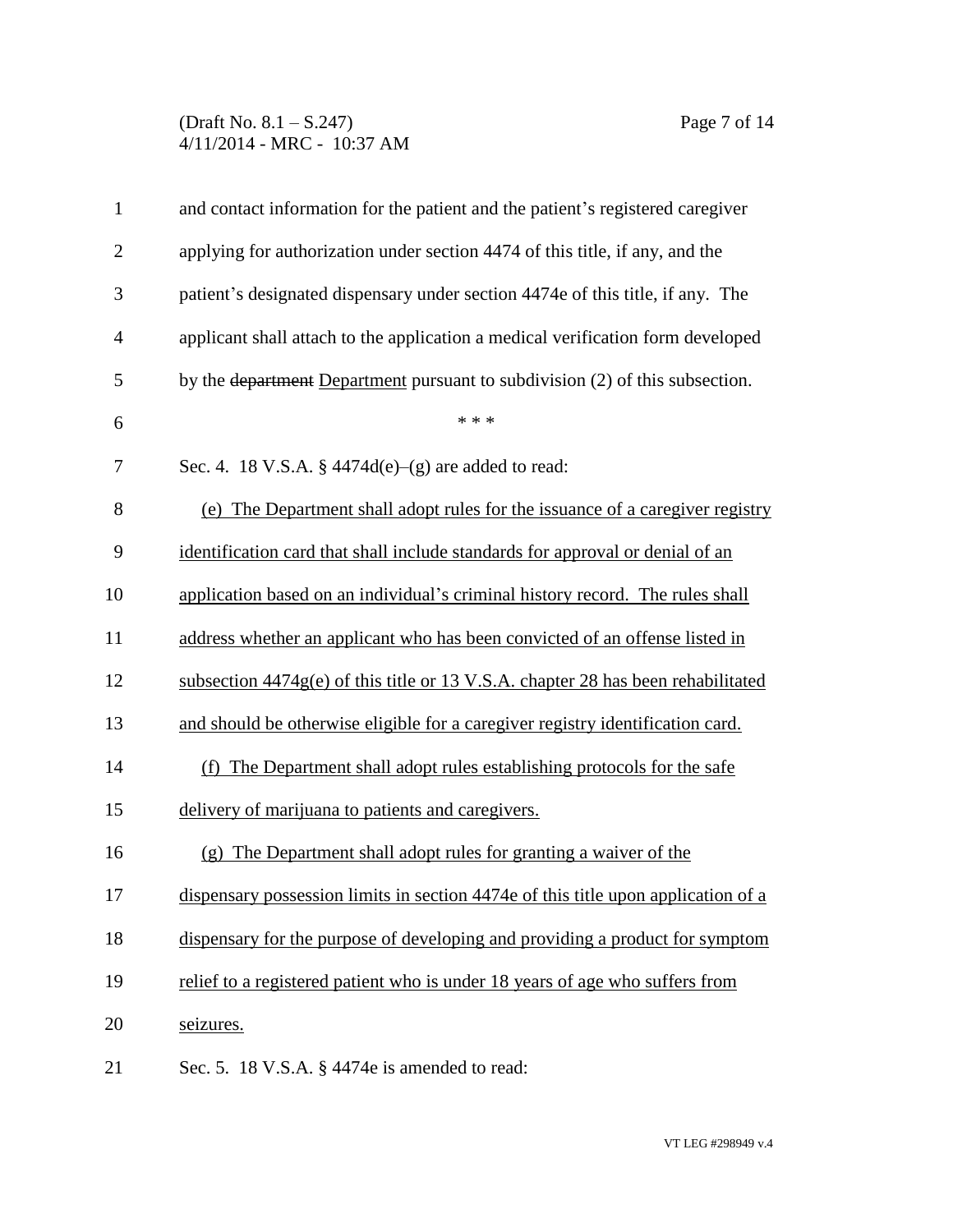(Draft No. 8.1 – S.247) Page 8 of 14 4/11/2014 - MRC - 10:37 AM

| $\mathbf{1}$   | § 4474e. DISPENSARIES; CONDITIONS OF OPERATION                                |
|----------------|-------------------------------------------------------------------------------|
| $\overline{2}$ | (a) A dispensary registered under this section may:                           |
| 3              | (1) Acquire, possess, cultivate, manufacture, transfer, transport, supply,    |
| 4              | sell, and dispense marijuana, marijuana-infused products, and                 |
| 5              | marijuana-related supplies and educational materials for or to a registered   |
| 6              | patient who has designated it as his or her dispensary and to his or her      |
| 7              | registered caregiver for the registered patient's use for symptom relief. For |
| 8              | purposes of this section, "transport" shall mean the movement of marijuana or |
| 9              | marijuana-infused products from registered growing locations to their         |
| 10             | associated dispensaries, between dispensaries, or as otherwise allowed under  |
| 11             | this subchapter.                                                              |
| 12             | (A) Marijuana-infused products shall include tinctures, oils, solvents,       |
| 13             | and edible or potable goods. Only the portion of any marijuana-infused        |
| 14             | product that is attributable to marijuana shall count toward the possession   |
| 15             | limits of the dispensary and the patient. The department of public safety     |
| 16             | Department of Public Safety shall establish by rule the appropriate method to |
| 17             | establish the weight of marijuana that is attributable to marijuana-infused   |
| 18             | products.                                                                     |
| 19             | (B) Marijuana-related supplies shall include pipes, vaporizers, and           |
| 20             | other items classified as drug paraphernalia under chapter 89 of this title.  |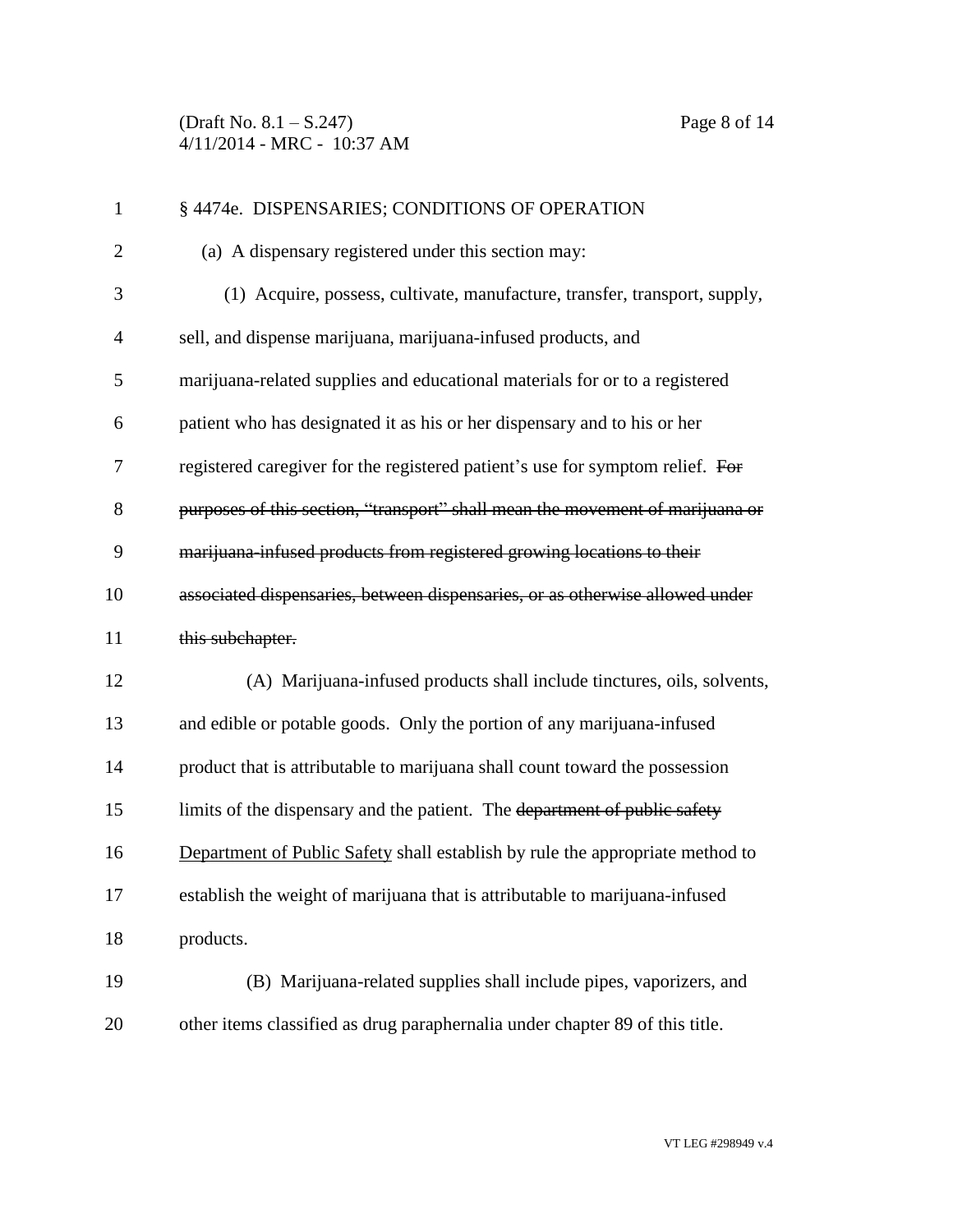## (Draft No. 8.1 – S.247) Page 9 of 14 4/11/2014 - MRC - 10:37 AM

| $\mathbf{1}$   | (2) Acquire marijuana seeds or parts of the marijuana plant capable of               |
|----------------|--------------------------------------------------------------------------------------|
| $\overline{2}$ | regeneration from or dispense them to registered patients or their caregivers or     |
| 3              | acquire them from another registered Vermont dispensary, provided that               |
| $\overline{4}$ | records are kept concerning the amount and the recipient.                            |
| 5              | $(3)(A)$ Cultivate and possess at any one time up to 28 mature marijuana             |
| 6              | plants, 98 immature marijuana plants, and 28 ounces of usable marijuana.             |
| 7              | However, if a dispensary is designated by more than 14 registered patients, the      |
| 8              | dispensary may cultivate and possess at any one time two mature marijuana            |
| 9              | plants, seven immature plants, and two <u>four</u> ounces of usable marijuana for    |
| 10             | every registered patient for which the dispensary serves as the designated           |
| 11             | dispensary.                                                                          |
| 12             | (B) Notwithstanding subdivision (A) of this subdivision, if a                        |
| 13             | dispensary is designated by a registered patient under 18 years of age who           |
| 14             | qualifies for the registry because of seizures, the dispensary may apply to the      |
| 15             | Department for a waiver of the limits in subdivision $(A)$ of this subdivision $(3)$ |
| 16             | if additional capacity is necessary to develop and provide an adequate supply        |
| 17             | of a product for symptom relief for the patient. The Department shall have           |
| 18             | discretion whether to grant a waiver and limit the possession amounts in excess      |
| 19             | of subdivision $(A)$ of this subdivision $(3)$ in accordance with rules adopted      |
| 20             | pursuant to section 4474d of this title.                                             |
| 21             | * * *                                                                                |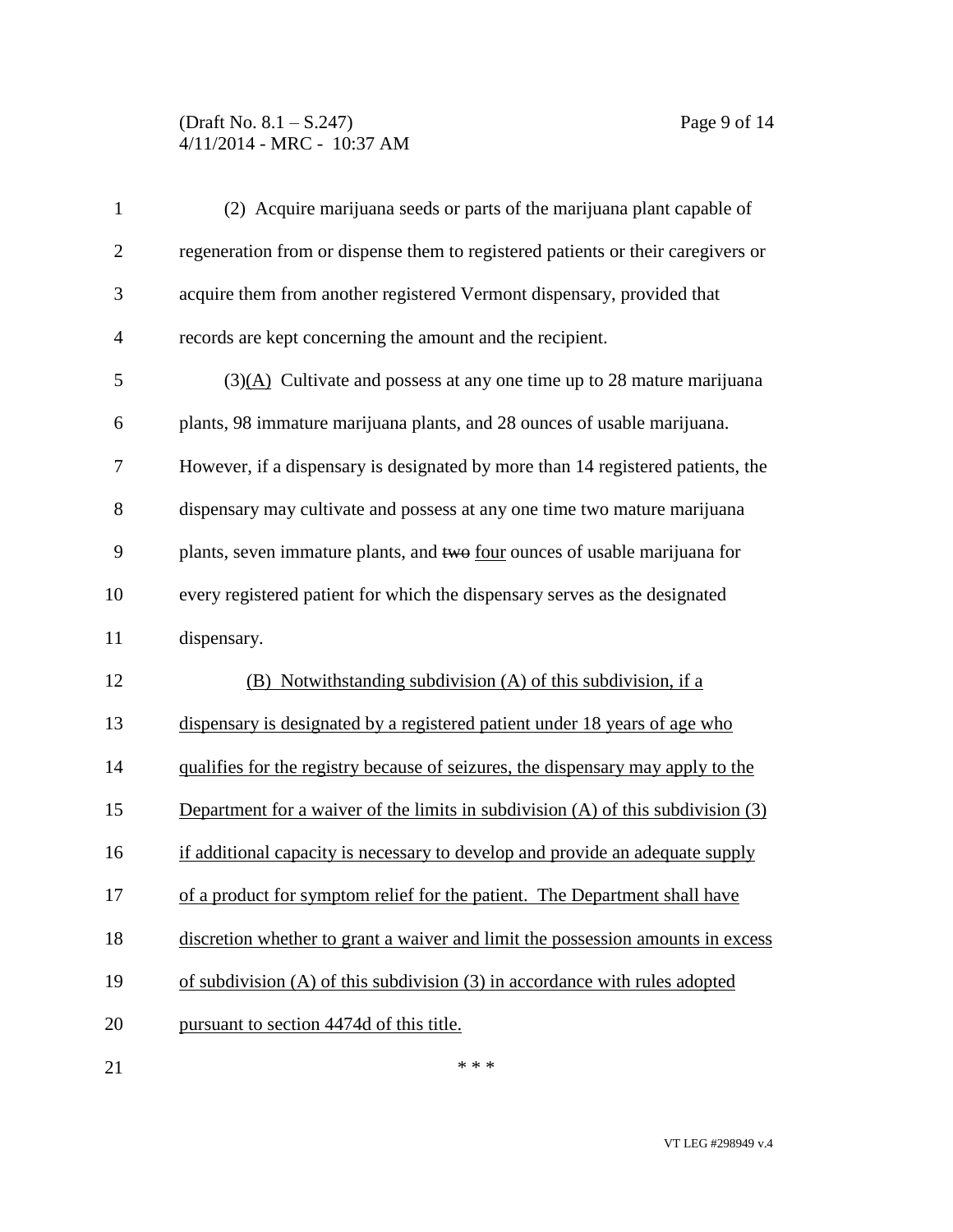| $\mathbf{1}$   | $(d)(1)$ A dispensary shall implement appropriate security measures to deter           |
|----------------|----------------------------------------------------------------------------------------|
| $\mathbf{2}$   | and prevent the unauthorized entrance into areas containing marijuana and the          |
| 3              | theft of marijuana and shall ensure that each location has an operational              |
| $\overline{4}$ | security alarm system. All cultivation of marijuana shall take place in an             |
| 5              | enclosed, locked facility which is either indoors or otherwise not visible to the      |
| 6              | public and which can only be accessed by principal officers and employees of           |
| 7              | the dispensary who have valid registry identification cards. The department of         |
| 8              | public safety Department of Public Safety shall perform an annual on-site              |
| 9              | assessment of each dispensary and may perform on-site assessments of a                 |
| 10             | dispensary without limitation for the purpose of determining compliance with           |
| 11             | this subchapter and any rules adopted pursuant to this subchapter and may              |
| 12             | enter a dispensary at any time for such purpose. During an inspection, the             |
| 13             | department Department may review the dispensary's confidential records,                |
| 14             | including its dispensing records, which shall track transactions according to          |
| 15             | registered patients' registry identification numbers to protect                        |
| 16             | their confidentiality.                                                                 |
| 17             | $(2)(\underline{A})$ A registered patient or registered caregiver may obtain marijuana |
| 18             | from the dispensary facility by appointment only.                                      |
| 19             | (B) A dispensary may deliver marijuana to a registered patient or                      |
| 20             | registered caregiver. The marijuana shall be transported in a locked container.        |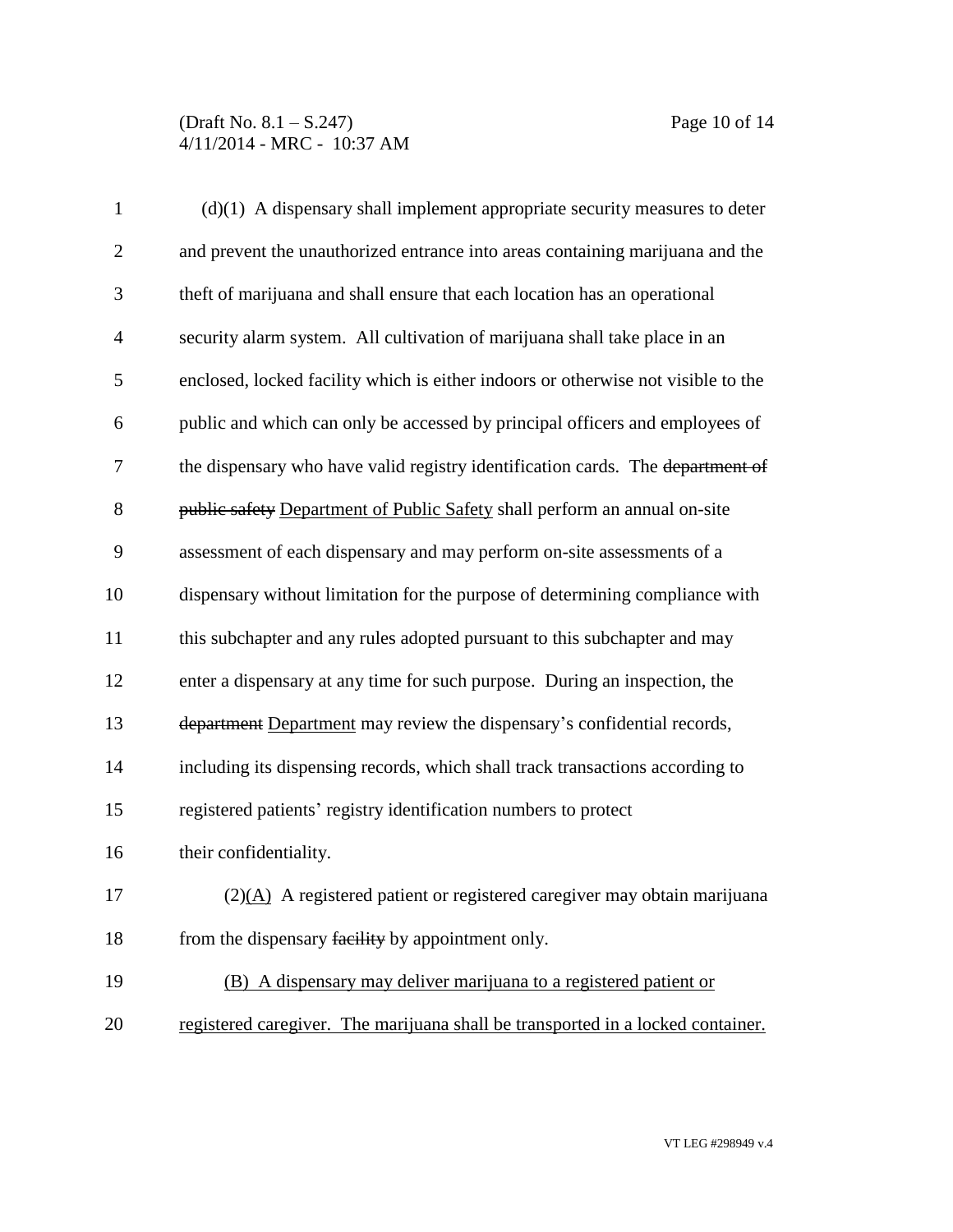## (Draft No. 8.1 – S.247) Page 11 of 14 4/11/2014 - MRC - 10:37 AM

| $\mathbf{1}$   | (3) The operating documents of a dispensary shall include procedures              |
|----------------|-----------------------------------------------------------------------------------|
| $\overline{2}$ | for the oversight of the dispensary and procedures to ensure accurate             |
| 3              | record-keeping.                                                                   |
| $\overline{4}$ | $(4)$ A dispensary shall submit the results of $an$ annual a financial audit to   |
| 5              | the department of public safety Department of Public Safety no later than         |
| 6              | 60 days after the end of the dispensary's first fiscal year, and every other year |
| 7              | thereafter. The annual audit shall be conducted by an independent certified       |
| 8              | public accountant, and the costs of any such audit shall be borne by the          |
| 9              | dispensary. The department Department may also periodically require, within       |
| 10             | its discretion, the audit of a dispensary's financial records by the department   |
| 11             | Department.                                                                       |
| 12             | (5) A dispensary shall destroy or dispose of marijuana,                           |
| 13             | marijuana-infused products, clones, seeds, parts of marijuana that are not        |
| 14             | usable for symptom relief or are beyond the possession limits provided by this    |
| 15             | subchapter, and marijuana-related supplies only in a manner approved by rules     |
| 16             | adopted by the department of public safety Department of Public Safety.           |
| 17             | * * *                                                                             |
| 18             | (n) Nothing in this subchapter shall prevent a dispensary from acquiring,         |
| 19             | possessing, cultivating, manufacturing, transferring, transporting, supplying,    |
| 20             | selling, and dispensing hemp and hemp-infused products for symptom relief.        |
| 21             | "Hemp" shall have the same meaning as provided in $6$ V.S.A. $\S$ 562. A          |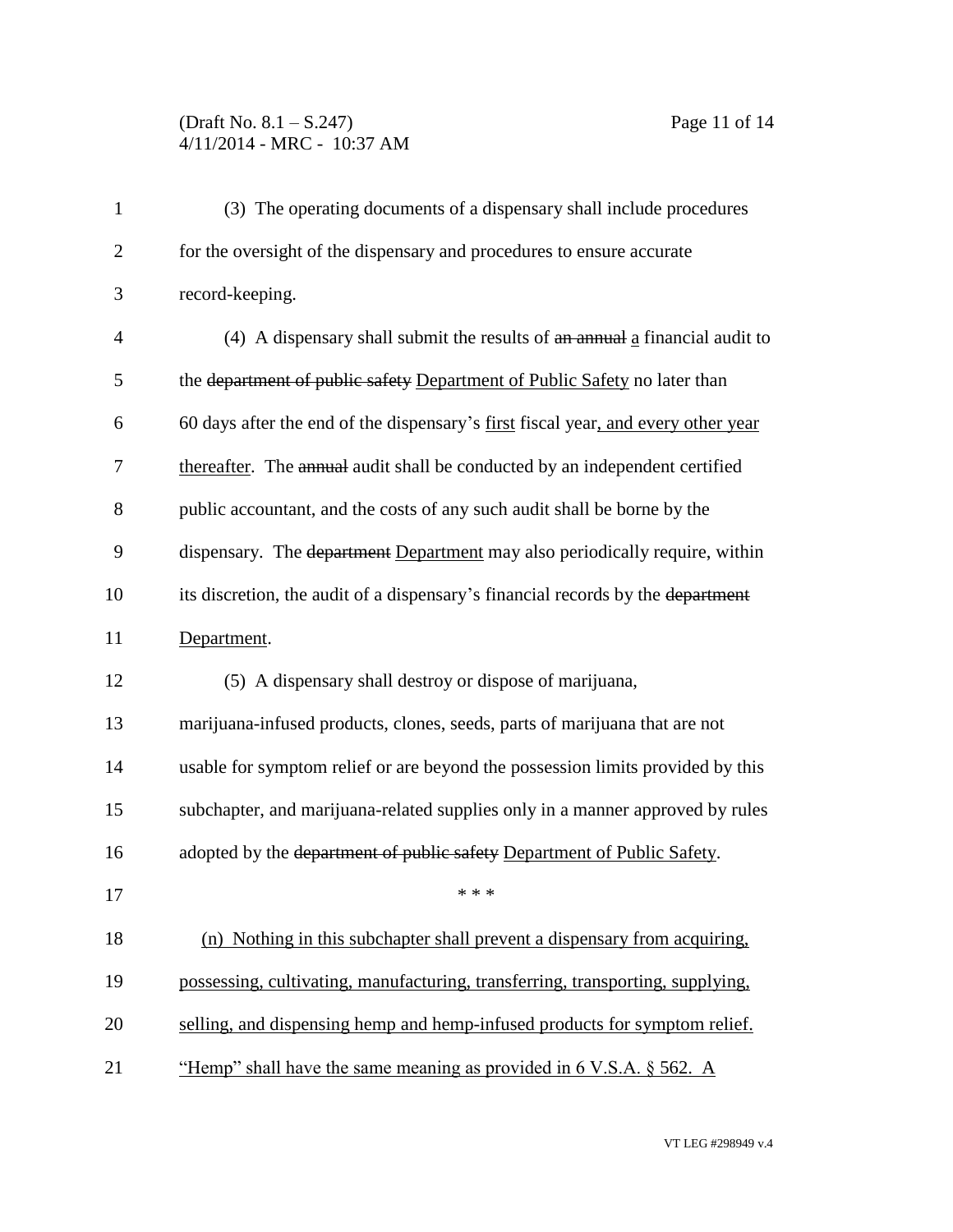(Draft No. 8.1 – S.247) Page 12 of 14 4/11/2014 - MRC - 10:37 AM

| $\mathbf{1}$   | dispensary shall not be required to comply with the provisions of 6 V.S.A.       |
|----------------|----------------------------------------------------------------------------------|
| $\overline{2}$ | chapter 34.                                                                      |
| 3              | Sec. 6. 18 V.S.A. § 4474f is amended to read:                                    |
| $\overline{4}$ | § 4474f. DISPENSARY APPLICATION, APPROVAL, AND                                   |
| 5              | <b>REGISTRATION</b>                                                              |
| 6              | * * *                                                                            |
| 7              | (b) Within 30 days of the adoption of rules, the department Department           |
| 8              | shall begin accepting applications for the operation of dispensaries. Within     |
| 9              | 365 days of the effective date of this section, the department Department shall  |
| 10             | grant registration certificates to four dispensaries, provided at least four     |
| 11             | applicants apply and meet the requirements of this section. No more than four    |
| 12             | dispensaries shall hold valid registration certificates at one time. The total   |
| 13             | statewide number of registered patients who have designated a dispensary shall   |
| 14             | not exceed 1,000 at any one time. Any time a dispensary registration             |
| 15             | certificate is revoked, is relinquished, or expires, the department Department   |
| 16             | shall accept applications for a new dispensary. If at any time after one year    |
| 17             | after the effective date of this section fewer than four dispensaries hold valid |
| 18             | registration certificates in Vermont, the department of public safety            |
| 19             | Department of Public Safety shall accept applications for a new dispensary.      |
| 20             | * * *                                                                            |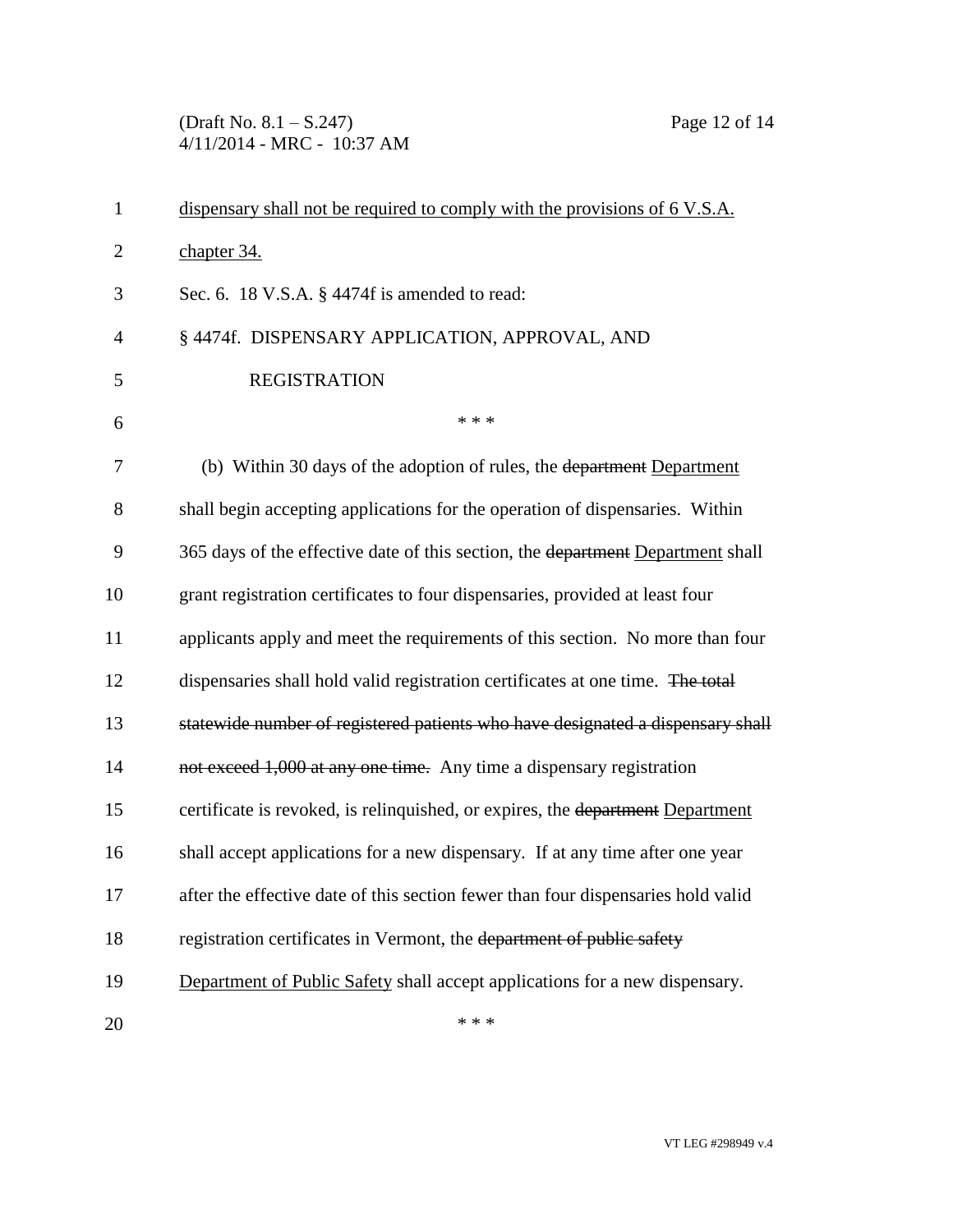(Draft No. 8.1 – S.247) Page 13 of 14 4/11/2014 - MRC - 10:37 AM

| 1              | (g) After a dispensary is approved but before it begins operations, it shall   |
|----------------|--------------------------------------------------------------------------------|
| $\overline{2}$ | submit the following to the department of public safety Department:            |
| 3              | * * *                                                                          |
| 4              | $(4)$ A registration fee of \$20,000.00 for the first year of operation, and   |
| 5              | an annual fee of \$30,000.00 in subsequent years.                              |
| 6              | Sec. 7. 18 V.S.A. § 4474m is added to read:                                    |
| 7              | §4474m. DEPARTMENT OF PUBLIC SAFETY; PROVISION OF                              |
| 8              | EDUCATIONAL AND SAFETY INFORMATION                                             |
| 9              | The Department of Public Safety shall provide educational and safety           |
| 10             | information developed by Vermont Department of Health to each registered       |
| 11             | patient upon registration pursuant to section 4473 of this title, and to each  |
| 12             | registered caregiver upon registration pursuant to section 4474 of this title. |